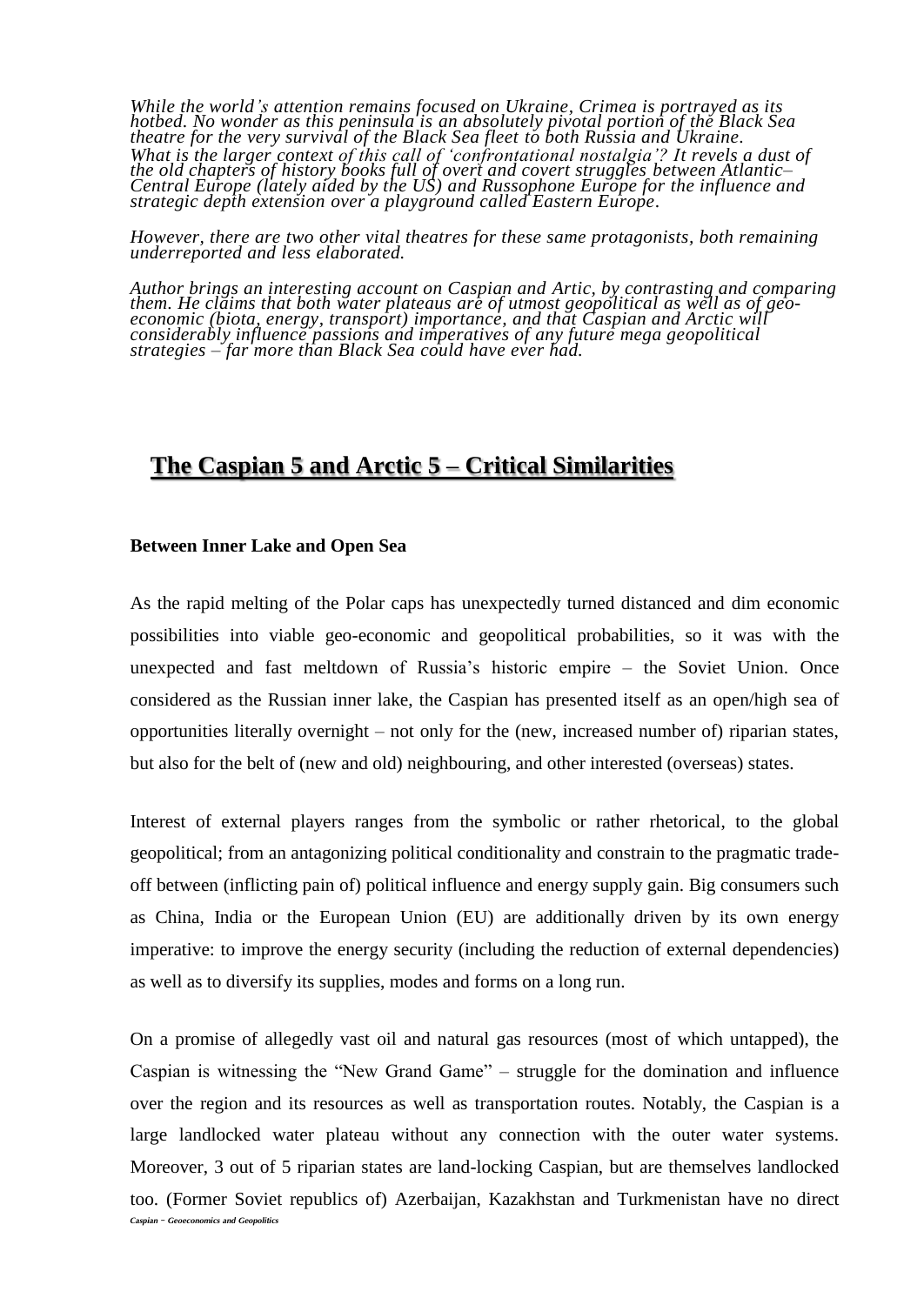access to any international waters. That means that pipelines remain the only mode of transportation and delivery of carbonic fuels, thus creating yet another segment for competition, and source of regional tension as the 3 raparian states do depend on their neighbours for export routes.

Finally, due to both the unsolved legal status of the Basin as well as the number of political and territorial disputes in Caucasus and on the Caspian, numerous new pipeline constructions and expansion projects have been proposed, but so far not operationalized. For the EU, the most important being the Nabucco pipeline, which, although not fully guaranteed, serves as the hope for reduced dependence on Russia.

The following lines will therefore consider the geopolitical, legal and economic (including the energy security for the final end–user, supplier and transiting countries) features of the Caspian theatre, complex interplays and possible future outlook.

To explain the long lasting Russian presence at Caspian and still prone interested in the region, two factors are at interplay: geopolitical and geo–economic.

Ever since Peter the Great, Russian geopolitical imperative is to extend the strategic depth. It naturally necessitated ensuring the security for its southwest and southern flanks of the Empire. Such a security imperative brought about bitter struggles for Russia over the domination of huge theatre: Eastern and Central Balkans, Black Sea, Caucasus and Caspian basin. Russia was there contested by the Habsburg empire, by the Ottomans, Iran (and after collapse of the Ottomans by the Britons) all throughout the pre-modern and modern times.

Just a quick glance on the map of western and southwest Russia will be self-explanatory showing the geostrategic imperative; low laying areas of Russia were unprotectable without dominating the mountain chains at Caucasus, Carpathian – Black Sea – Caucasus – Caspian – Kopet Dag. Historically, the main fight of Russia was with the Ottomans over this line. When the Ottomans were eliminated from the historic scene, it was Britain on the Indian subcontinent and in Iran as a main contester – the fact that eventually led to effective splitting the basin into two spheres of influence – British and Russian.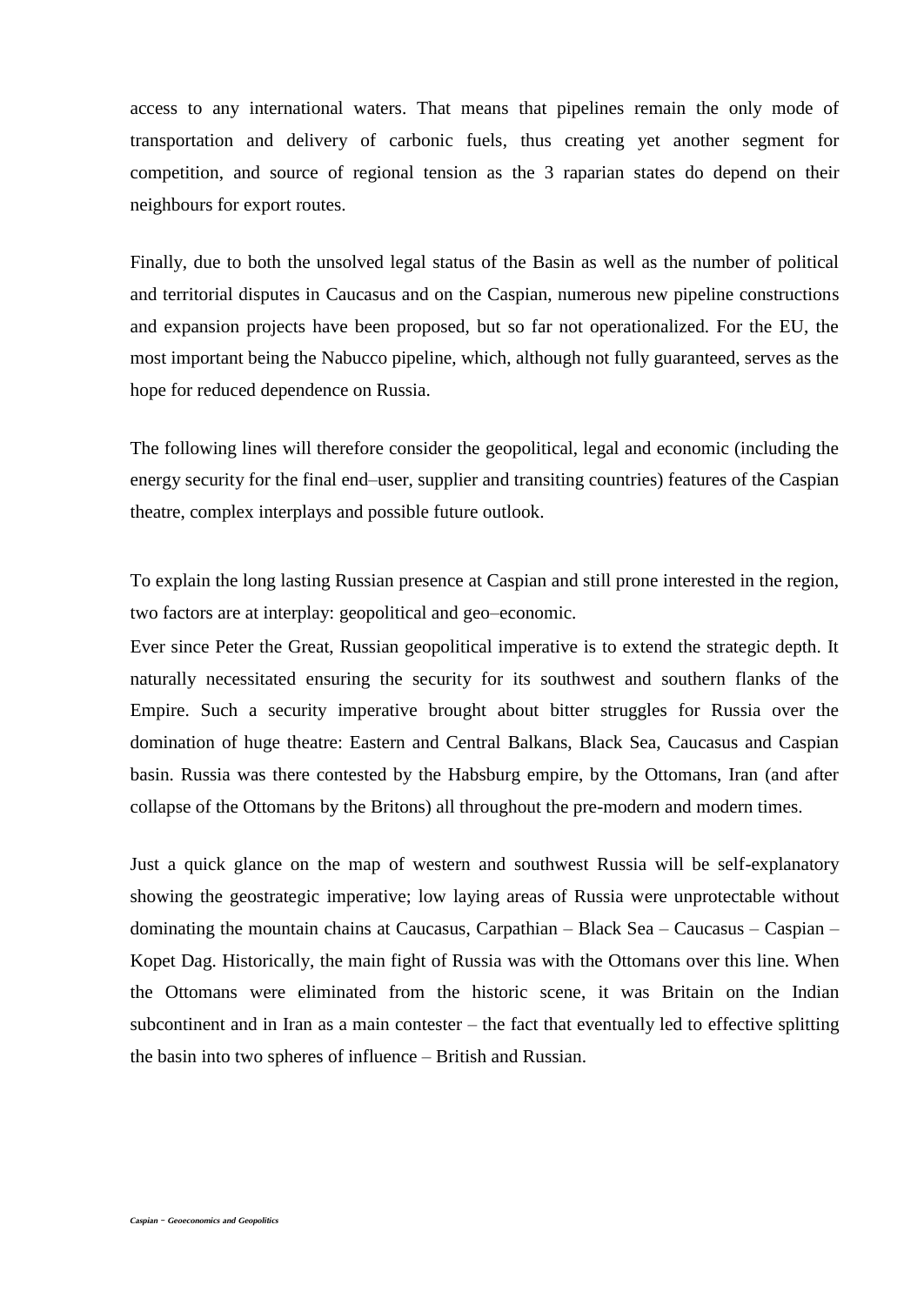## **The Caspian water plateau – a unique basin**

The Caspian [\(Azerbaijani:](http://en.wikipedia.org/wiki/Azerbaijani_language) *Xəzər dənizi*, [Persian:](http://en.wikipedia.org/wiki/Persian_language) دران مازن ای دری ro خزر ای دری, [Russian:](http://en.wikipedia.org/wiki/Russian_language) Каспийское море, [Kazakh:](http://en.wikipedia.org/wiki/Kazakh_language) Каспий теңізі, [Turkmen:](http://en.wikipedia.org/wiki/Turkmen_language) Hazar deňzi) is the world's largest enclosed or landlocked body of (salty) water – approximately of the size of Germany and the Netherlands combined. Geographical literature refers to this water plateau as the sea, or world's largest lake that covers an area of 386,400 km² (a total length of 1,200 km from north to south, and a width ranging from a minimum of 196 km to a maximum of 435 km), with the mean depth of about 170 meters (maximum southern depth is at 1025 m). At present, the Caspian water line is some 28 meters below sea level (median measure of the first decade of  $21<sup>st</sup>$  century)<sup>1</sup>. The total Caspian coastline measures to nearly 7,000 km, being shared by five riparian (or littoral) states.







Sources: WorldAtlas (n.d.a.), n.p.a.; EVS (2011), n.p.a

1

The very legal status of this unique body of water is still unsolved: Sea or lake? As international law defers lakes from seas, the Caspian should be referred as the water plateau or the Caspian basin. Interestingly enough, the Caspian is indeed both sea and lake: northern

*Caspian – Geoeconomics and Geopolitics*  $1$  The Caspian basin records gradual and cyclical water level variations that are basically synchronized with the volume discharge of the Volga river system and co-related to the complex North Atlantic oscillations (amount of North Atlantic depressions that reaches the Eurasian land mass interior).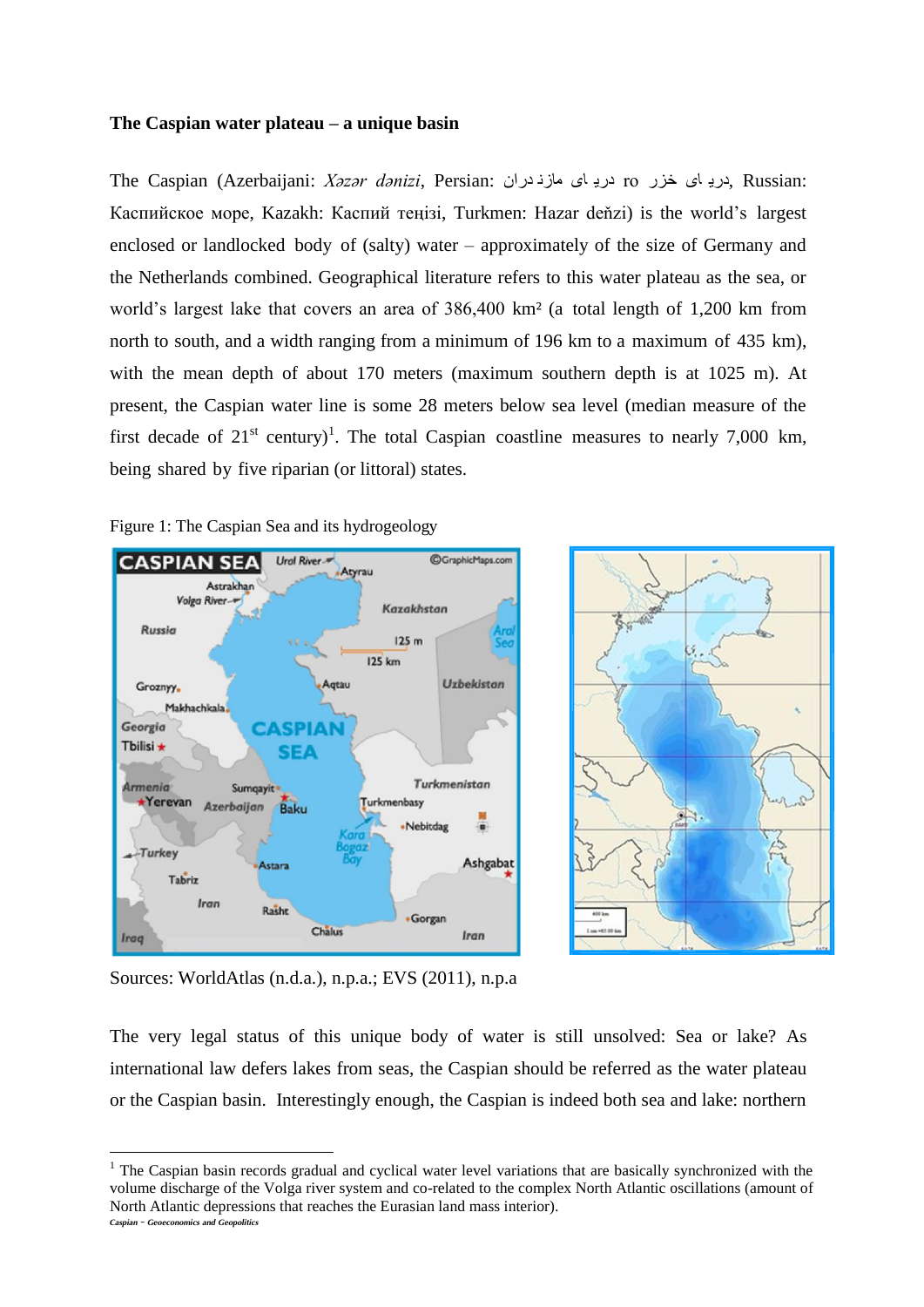portions of the Caspian display characteristics of a freshwater lake (e.g. due to influx of the largest European river – Volga, river Ural and other relatively smaller river systems from Russia's north), and in the southern portions where waters are considerably deeper but without major river inflows, salinity of waters is evident and the Caspian appears as a sea. (Median salinity of the Caspian is approximately 1/3 relative to the oceanic waters average). The geomorphology of the Caspian is unique and many authors have referred to the formation similarities of the Black Sea–Caspian–Aral and their interconnectivity back to Pleistocene. Most probably, some 5,5 million years ago two factors landlocked the Caspian: the tectonic uplift of the basin and the dramatic fall of the earth's oceanic levels which literally trapped the Caspian to the present shores. Due to its unique formation and present water composition variations, the Caspian hosts rare biodiversity and many endemic species of flora and fauna (presently, threatened by rising exploration and exploitation of vast oil and gas reserves).

## **The Inner Circle – Similarities**

The so-called "Inner Circle" of the Caspian Basin consists of the five littoral (riparian) states, namely Russia, Iran, Azerbaijan, Kazakhstan, and Turkmenistan, sharing the common coastline.

As much as the geographically distant as well as different by their distinctive geomorphology and hydrology, the Arctic and Caspian – when contrasted and compared – however resemble several critical similarities.

Both theaters are grand bodies of water surrounded by 5 riparian/littoral states. (Meaning both are water surrounded by landmass, while Antarctica represents landmass surrounded by water.) Both of them are of huge and largely unexplored natural resources and marine biota. Both the Artic and Caspian have numerous territorial disputes and are of absolute geopolitical importance for their respective littoral states, and well beyond. Finally, both theaters are also of unsolved legal status – drifting between an external quest for creation of special international regime and the existing Law of Sea Convention system (UNCLOS).

Ergo, in both theaters, the dynamic of the littoral states displays the following:

1. **Dismissive**: Erode the efforts of international community/external interested parties for creation of the Antarctica-like treaty (by keeping the UNCLOS referential);